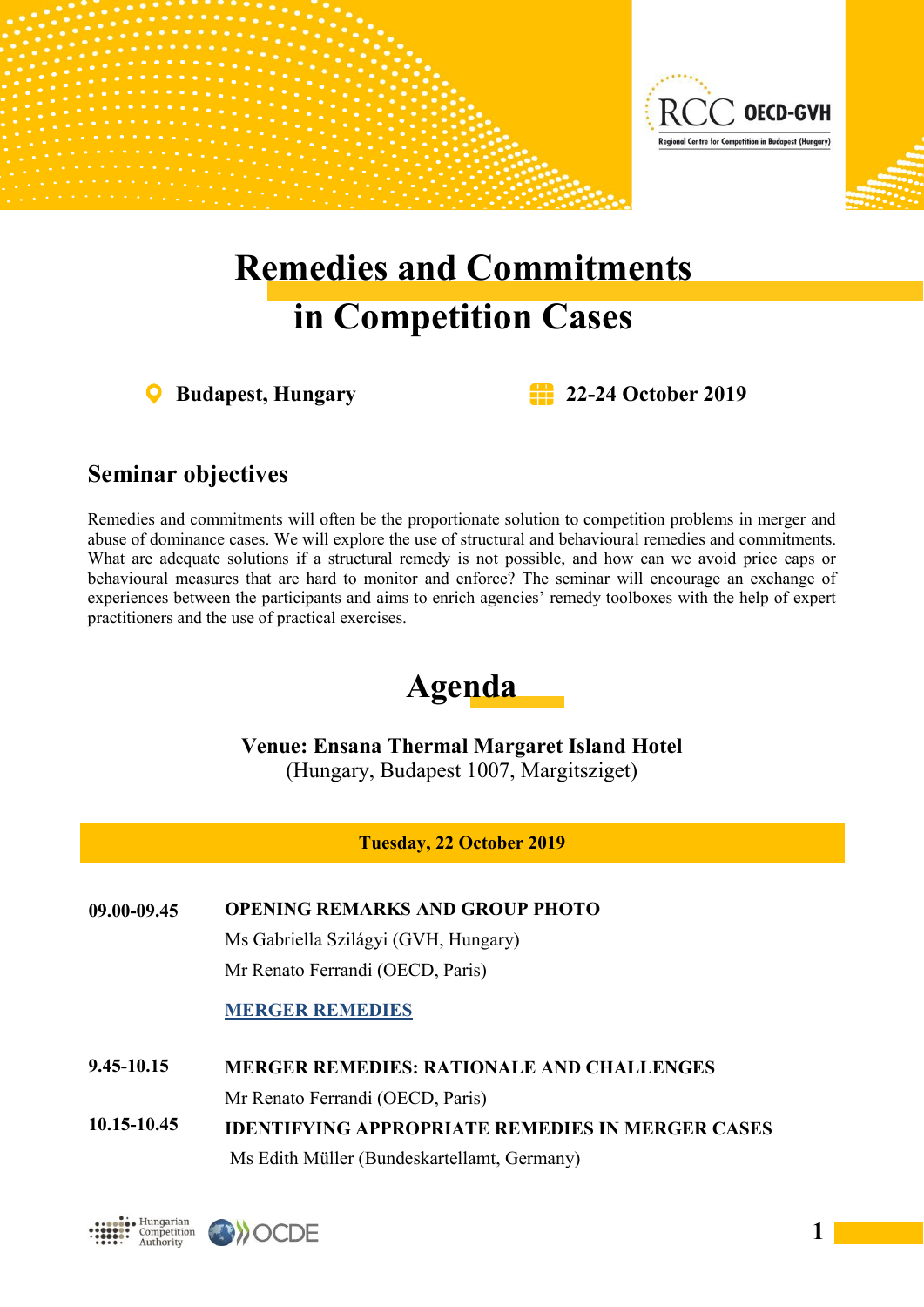| 10.45-11.00 | <b>COFFEE BREAK</b> |
|-------------|---------------------|
|             |                     |

**11.00-12.00 REMEDIES IN MERGERS: A UK PERSPECTIVE**

Mr Steven Pantling (CMA, UK)

**THE ROAD TO APPROPRIATE REMEDIES**

**12.00-12.30** Ms Edith Müller (Bundeskartellamt, Germany)

#### **12.30-14.00 LUNCH**

- **14.00-15.30 BREAK-OUT SESSIONS ON THE IDENTIFICATION OF REMEDIES** Mr Renato Ferrandi (OECD, Paris)
- **15.30-15.45 COFFEE BREAK**
- **15.45-17.00 DISCUSSION AND CASE STUDIES ON MERGER REMEDIES**

Including case studies in Croatia, Romania and Russia

#### **19.00-21.00 DINNER IN THE HOTEL'S RESTAURANT**

#### **Wednesday, 23 October 2019**

- **09.00-10.00 MONITORING AND ENFORCEMENT OF REMEDIES** Mr Steven Pantling (CMA, UK)
- **10.00-10.30 A CASE STUDY ON MERGER REMEDIES IN GERMANY** Ms Edith Müller (Bundeskartellamt, Germany)

#### **10.30-10.45 COFFEE BREAK**

- **10.45-11.45 BREAKOUT SESSIONS ON THE IMPLEMENTATION OF REMEDIES** Mr Renato Ferrandi (OECD, Paris)
- **11.45- 12.30 DISCUSSION AND CASE STUDIES ON IMPLEMENTATION** Including a case study in Russia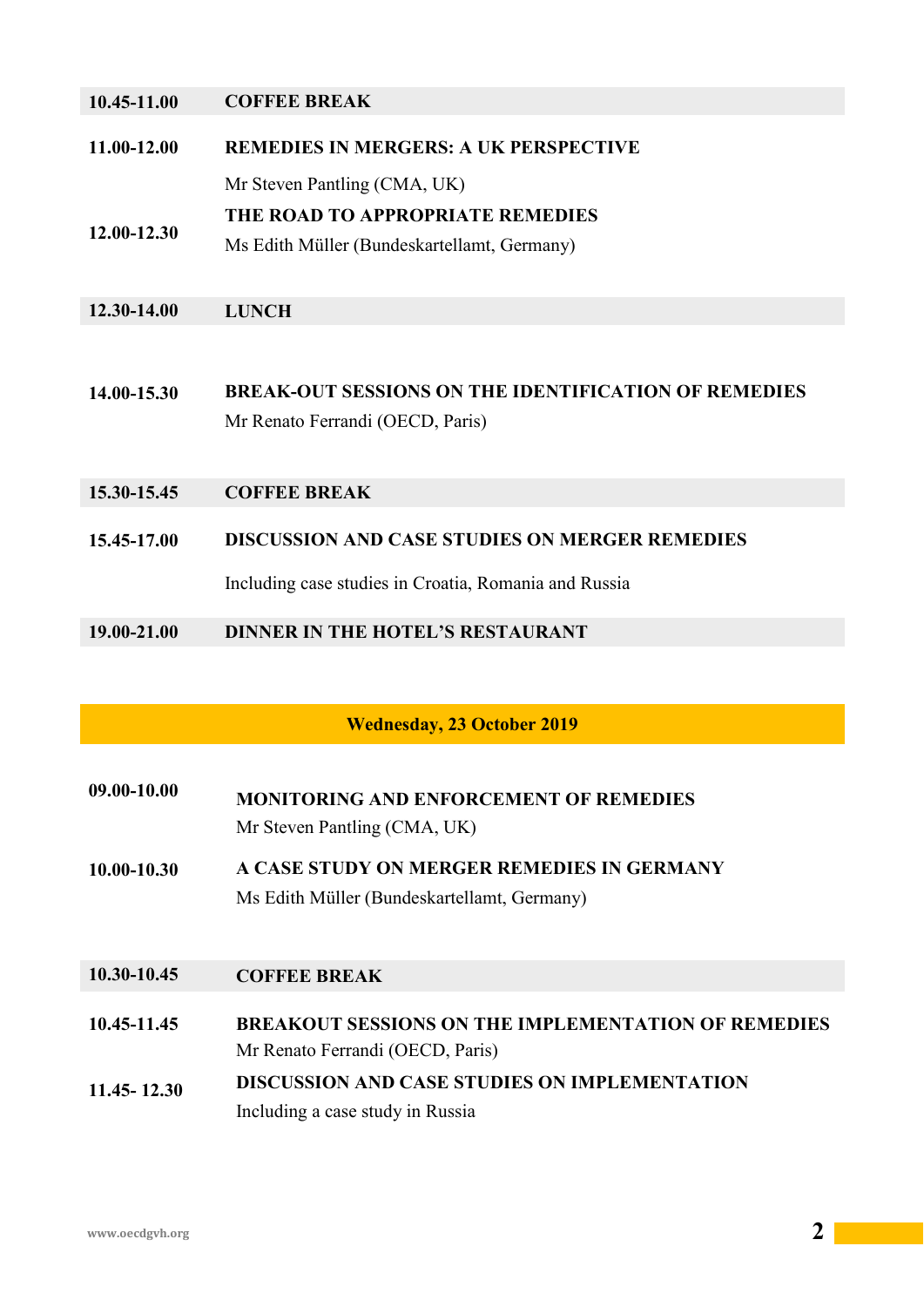| 12.30-14.00                      | <b>LUNCH</b>                                                                     |
|----------------------------------|----------------------------------------------------------------------------------|
|                                  | <b>COMMITMENTS AND SETTLEMENTS</b>                                               |
| 14.00-14.30                      | <b>COMMITMENTS AND SETTLEMENTS: RATIONALE AND</b><br><b>CHALLENGES</b>           |
|                                  | Mr Renato Ferrandi (OECD, Paris)                                                 |
| 14.30-15.15                      | THE ROAD TO APPROPRIATE COMMITMENTS AND<br><b>SETTLEMENTS</b>                    |
|                                  | Ms Lefkothea Nteka (Greece)                                                      |
| 15.15-15.30                      | <b>COFFEE BREAK</b>                                                              |
| 15.30-16.15                      | <b>COMMITMENTS IN THE PRACTICE OF THE GVH: RULES, NOTICE</b><br><b>AND CASES</b> |
|                                  | Mr Attila Dudra (GVH, Hungary)                                                   |
| 16.15-17.00                      | KEY COMMITMENT AND SETTLEMENT DECISIONS BY THE HCC                               |
|                                  | Ms Lefkothea Nteka (Greece)                                                      |
| 19.00-21.00                      | <b>DINNER IN THE HOTEL'S RESTAURANT</b>                                          |
|                                  |                                                                                  |
| <b>Thursday, 24 October 2019</b> |                                                                                  |
|                                  |                                                                                  |

**09.00-09.45 COMMITMENTS IN AN ABUSE CASE: MILESTONES, SHAPING, QUESTIONS** Mr Attila Dudra (GVH, Hungary)

- **09.45-11.00 BREAKOUT SESSIONS ON COMMITMENTS**
- **11.00-11.15 COFFEE BREAK**
- **11.15-12.30 DISCUSSION AND CASE STUDIES ON COMMITMENTS** Including case studies in Albania and Romania